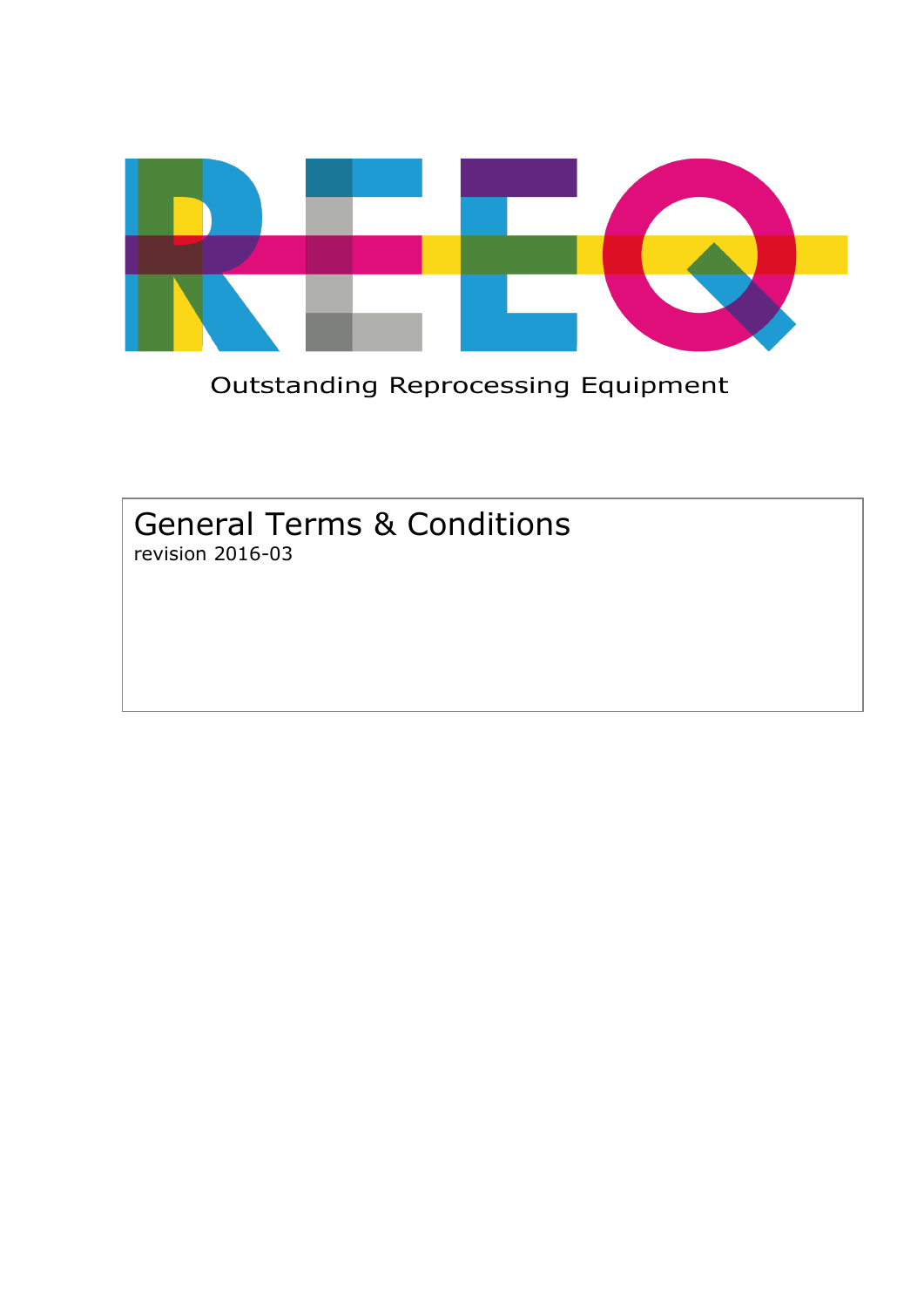

General Terms and Conditions of the company REEQ BV, established at the Burgemeester Conraetzstraat 32 in Venlo, The Netherlands. Chamber of commerce number 64781577. Hereinafter referred to as REEQ. The other party is referred to as the Client.

Article 1: Applicability

- 1.1. These Terms and Conditions apply to all offers made by REEQ, all agreements and all agreements that may result therefrom, all this in so far as REEQ is offer or supplier.
- 1.2. In the event of any conflict between the substance of the agreement concluded between REEQ and the Client and these Terms and Conditions, the provisions of the agreement will prevail.
- 1.3. REEQ excludes all conditions of Relationship on for hand.

# Article 2: Offers

- 2.1. All offers are without obligation.
- 2.2. If the Client provides REEQ with data, drawings and the like, REEQ may rely on their accuracy and completeness and will base its offer on the same.
- 2.3. The prices stated in the offer are based on delivery ex works, REEQ's place of establishment, in accordance with the Incoterms 2010. Prices are exclusive of VAT and packaging.
- 2.4. If the Client does not accept REEQ's offer, REEQ is entitled to charge the Client for all costs incurred by REEQ in making the offer to the Client.

#### Article 3: Intellectual property rights

- 3.1. Unless otherwise agreed in writing, REEQ retains the copyright and all industri-al property rights in the offers made by it and in the designs, pictures, drawings, models (including trial models), software and the like provided by it.
- 3.2. The rights in the data referred to in paragraph 1 of this article will remain the property of REEQ irrespective of whether the costs of their production have been charged to the Client. These data may not be copied, used or shown to third parties without REEQ's prior express written consent. The Client will owe the Contrac-tor an immediately payable penalty of € 25,000 for each breach of this provision. This penalty may be claimed in addition to damages pursuant to the law.
- 3.3. On REEQ's first demand, the Client must return the data provided to it as re-ferred to in paragraph 1 of this Article within the time limit set by REEQ. Upon breach of this provision, the Client will owe REEQ an immediately payable penalty of  $\epsilon$  1,000 per day. This penalty may be claimed in addition to damages pursuant to the law.

## Article 4: Advice and information provided

- 4.1. The Client cannot derive any rights from advice or information it obtains from REEQ if this does not relate to the assignment.
- 4.2. If the Client provides REEQ with data, drawings and the like, REEQ may rely on their accuracy and completeness in the performance of the agreement.
- 4.3. The Client indemnifies REEQ from and against all liability to third parties relat-ing to use of the advice, drawings, calculations, designs, materials, samples, models and the like provided by or on behalf of the Client.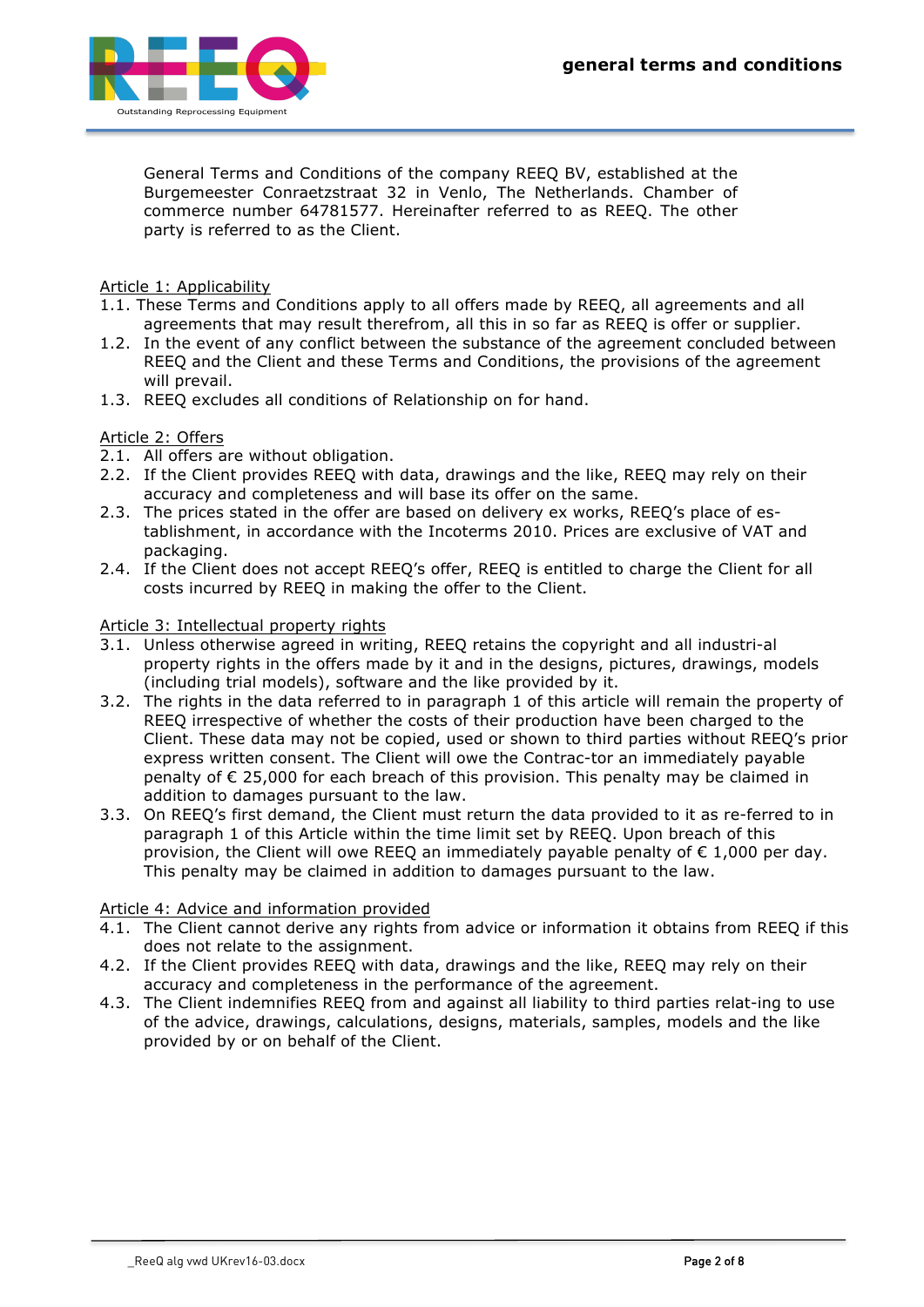

Article 5: Delivery period / performance period

- 5.1. The delivery period and/or performance period will be set by REEQ on an ap-proximate basis.
- 5.2. In setting the delivery period and/or performance period, REEQ will assume that it will be able to perform the assignment under the conditions known to it at that time.
- 5.3. The delivery period and/or performance period will only commence once agreement has been reached on all commercial and technical details, all necessary data, final and approved drawings and the like are in REEQ's possession, the agreed payment or instalment has been received and the necessary conditions for performance of the assignment have been satisfied.
- 5.4. a. In the event of circumstances that differ from those that were known to the Contractor when it set the delivery period and/or performance period, it may extend the delivery period and/or performance period by such period as it needs to per-form the assignment under such circumstances. If the work cannot be incorporated into REEQ's schedule, it will be performed as soon as REEQ's schedule so permits.

b. In the event of any contract addition, the delivery period and/or performance peri-od will be extended by such period as REEQ needs to (cause to) supply the materials and parts for such work and to perform the contract addition. If the con-tract addition cannot be incorporated into REEQ's schedule, the work will be performed as soon as REEQ's schedule so permits.

c. If REEQ suspends its obligations, the delivery period and/or performance period will be extended by the duration of the suspension. If the continuation of the work cannot be incorporated into REEQ's schedule, the work will be per-formed as soon as REEQ's schedule so permits.

d. In the event of inclement weather, the delivery period and/or performance period will be extended by the resulting delay.

- 5.5 The Client is required to pay all costs incurred by REEQ as a result of delay af-fecting the delivery period and/or performance period as referred to in Article 5.4.
- 5.6 If the delivery period and/or performance period is/are exceeded, this will in no event entitle to damages or termination.

Article 6: Transfer of risk

- 6.1. Delivery will be made ex works, REEQ's place of establishment, in accordance with the Incoterms 2010. The risk attached to the good passes to the Client at the time REEQ makes the good available to the Client.
- 6.2. Notwithstanding the provisions in paragraph 1 of this article, the Client and Contractor may agree that REEQ will arrange for transport. In that event, the risk of stor-age, loading, transport and unloading will be borne by the Client. The Client may insure itself against these risks.
- 6.3. In the event of a purchase in which a good is exchanged (inruil) and the Client retains the good to be exchanged pending delivery of the new good, the risk attached to the good to be exchanged remains with the Client until it has placed this good in the possession of REEQ. If the Client cannot deliver the good to be exchanged in the condition that it was in when the agreement was concluded, REEQ may termi-nate the agreement.

## Article 7: Price change

- 7.1. REEQ may pass on to the Client any increase in costing factors occurring after conclusion of the agreement.
- 7.2. The Client will be obliged to pay the price increase as referred to in paragraph 1 of this article on any of the occasions below, such at the discretion of REEQ:
	- a. upon the occurrence of the price increase;
	- b. at the same time as payment of the principal sum;
	- c. on the next agreed payment deadline.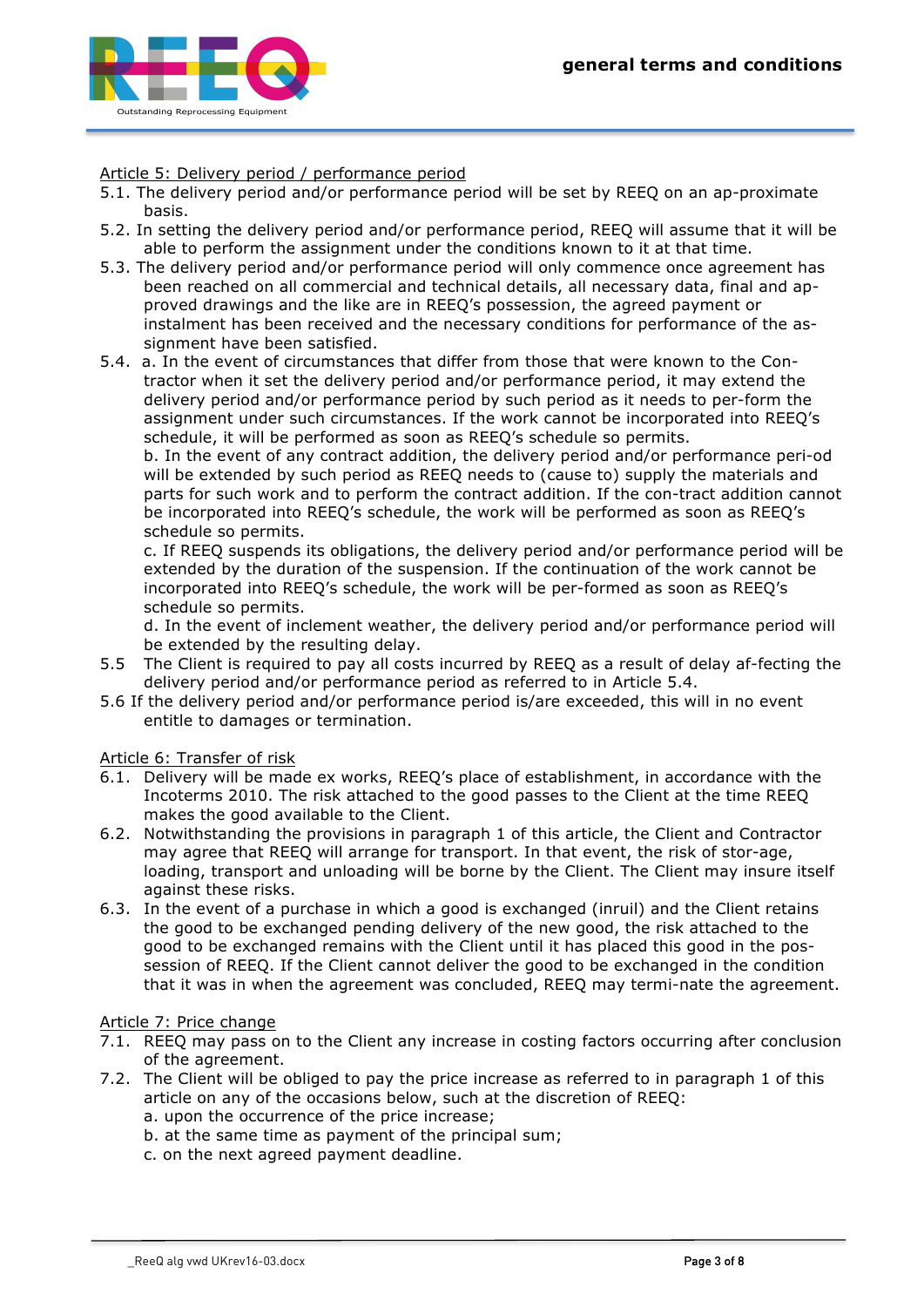

#### Article 8: Force majeure

- 8.1. REEQ is entitled to suspend performance of its obligations if it is temporarily prevented from performing its contractual obligations to the Client due to force majeure.
- 8.2. Force majeure is understood to mean, inter alia, the circumstance of failure by suppli-ers, REEQ's subcontractors or transport companies engaged by REEQ to perform their obligations or perform them in good time, weather conditions, earth-quakes, fire, power failure, loss, theft or destruction of tools or materials, road blocks, strikes or work stoppages and import or trade restrictions.
- 8.3. If REEQ's temporary inability to perform lasts for more than six months, it will no longer be entitled to suspend performance. On expiry of this deadline, the Client and REEQ may terminate the agreement with immediate effect, but only as regards such part of the obligations that has not yet been performed.
- 8.4. In the event of force majeure where performance is or becomes permanently impossible, both parties are entitled to terminate the agreement with immediate effect as regards such part of the obligations that has not yet been performed.
- 8.5. The parties will not be entitled to compensation for damage suffered or to be suffered as a result of suspension or termination as referred to in this article.

#### Article 9: Scope of the work

- 9.1. The Client must ensure that all licences, exemptions and other administrative decisions necessary to carry out the work are obtained in good time. The Client is required upon REEQ's first demand to send REEQ a copy of the documents men-tioned above.
- 9.2. The price of the work does not include:

a. the costs of earthwork, pile driving, cutting, breaking, foundation work, cementing, carpentry, plastering, painting, wallpapering, repair work or other construction work; b. the costs of connecting gas, water, electricity or other infrastructural facilities; c. the costs of preventing or limiting damage to any goods present on or near the work site.

- d. the costs of removal of materials, building materials or waste;
- e. travel and accommodation expenses.

#### Article 10: Changes to the work

- 10.1. Changes to the work will in any event result in contract variations work if:
	- a. the design, specifications or contract documents are changed;
	- b. the information provided by the Client is not factually accurate;
	- c. quantities diverge by more than 10% from the estimates.
- 10.2. Contract additions will be charged on the basis of the pricing factors applicable at the time the contract addition is performed. Contract deductions will be charged on the basis of the pricing factors applicable at the time the agreement was concluded.
- 10.3. The Client will be obliged to pay the price of the contract addition as referred to in paragraph 1 of this article on any of the occasions below, such at the discretion of the Contractor:
	- a. when the contract addition arises;
	- b. at the same time as payment of the principal sum;
	- c. on the next agreed payment deadline.
- 10.4. If the sum of the contract deduction exceeds that of the contract addition, in the final settlement REEQ may charge the Client 10% of the difference. This provision does not apply to contract deductions that result from a request by REEQ.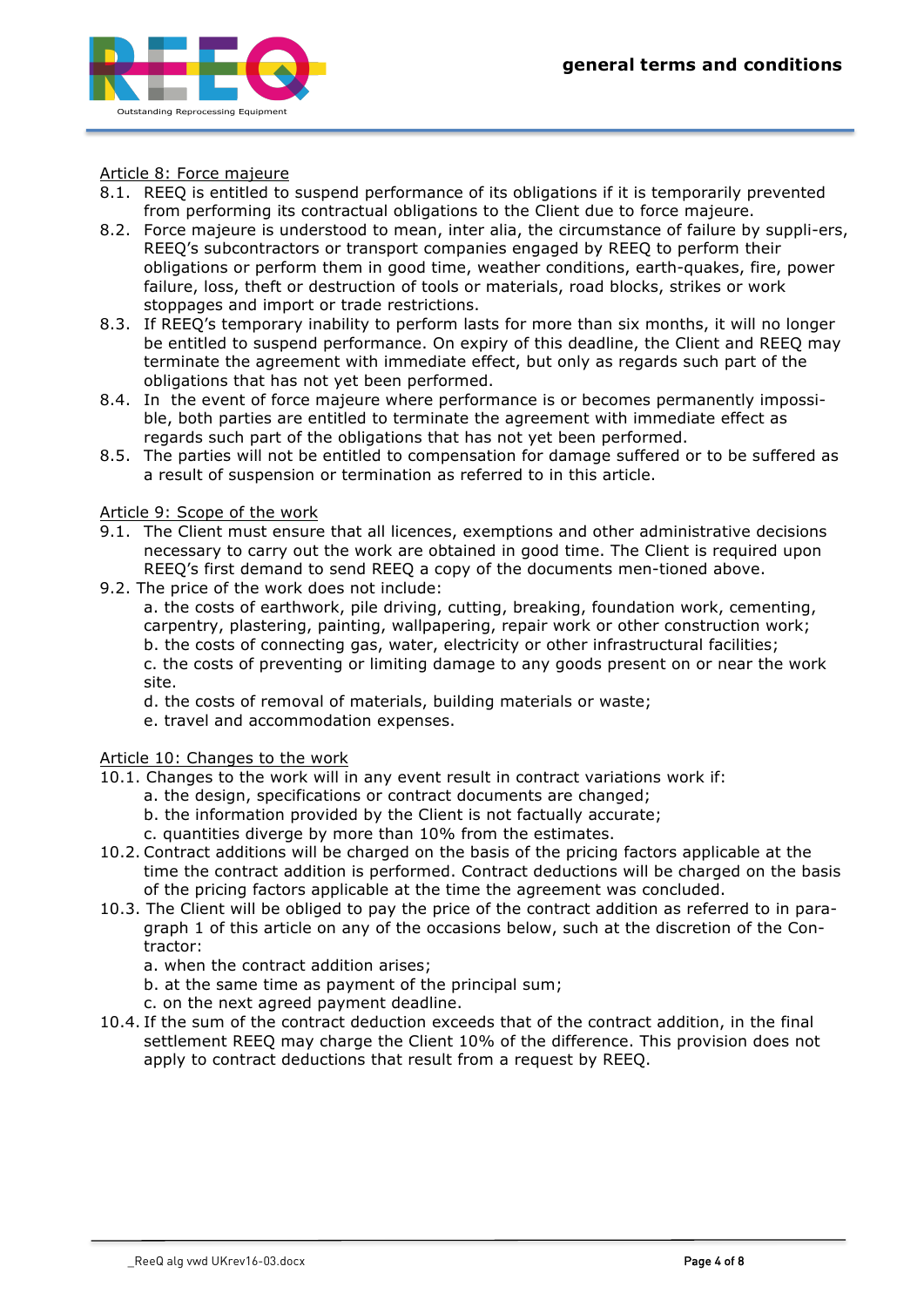

## Article 11: Performance of the work

- 11.1. The Client will ensure that REEQ can carry out its activities without interruption and at the agreed time and that the requisite facilities are made available to it when carrying out its activities, such as:
	- a. gas, water and electricity;
	- b. heating;
	- c. lockable and dry storage space;
	- d. facilities required pursuant to the Working Conditions Act and Working Conditions Regulations.
- 11.2. The Client bears the risk of and is liable for any damage connected with loss, theft, burning and damage to goods belonging to REEQ, the Client and third parties, such as tools, materials intended for the work or material used in the work, that are lo-cated on the work site or at another agreed location.
- 11.3. The Client is obliged to adequately insure itself against the risks referred to in paragraph 2 of this article. In addition, the Client must procure insurance of work-related damage as regards the material to be used. Upon REEQ first demand, the Client must send it a copy of the relevant insurance policy/policies and proof of payment of the premium. In the event of any damage, the Client is required to report this to its in-surer without delay for further processing and settlement.
- 11.4. If the Client fails to perform its obligations as described in the previous paragraphs and this results in delayed performance of the activities, the activities will be carried out as soon as the Client performs its obligations as yet and REEQ's schedule so per-mits. The Client is liable for all damage suffered by REEQ as a result of the delay.

#### Article 12: Completion of the work

12.1. The work is deemed to be completed in the following events:

a. when the Client has approved the work;

b. when the work is been taken into commission by the Client. If the Client takes part of the work into commission, that part will be deemed to be completed;

c. if REEQ notifies the Client in writing that the work has been completed and the Client does not inform it in writing as to whether or not the work is approved within 14 days of such notification having been made;

d. if the Client does not approve the work due to minor defects or missing parts that can be rectified or subsequently delivered within 30 days and that do not prevent the work from being taken into commission.

- 12.2. If the Client does not approve the work, it is required to inform REEQ of this in writing, stating reasons. The Client must provide REEQ with the opportunity to complete the work as yet.
- 12.3. The Client indemnifies REEQ from and against any claims by third parties for damage to non-completed parts of the work caused by use of parts of the work that have already been completed.

## Article 13: Liability

- 13.1. In the event of an attributable failure, REEQ is obliged to perform its contrac-tual obligations as yet.
- 13.2. REEQ's obligation to pay damages, irrespective of the legal basis, is limited to damage for which REEQ is insured under an insurance policy taken out by it or on its behalf, but will never exceed the amount paid out under this insurance in the rel-evant case.
- 13.3. If, for any reason whatsoever, REEQ cannot invoke the limitation in paragraph 2 of this article, the obligation to pay damages will be limited to a maximum of 15% of the total assignment amount (excluding VAT). If the agreement comprises parts or partial deliveries, the obligation to pay damages is limited to a maximum of 15% (excluding VAT) of the assignment amount of that part or that partial delivery.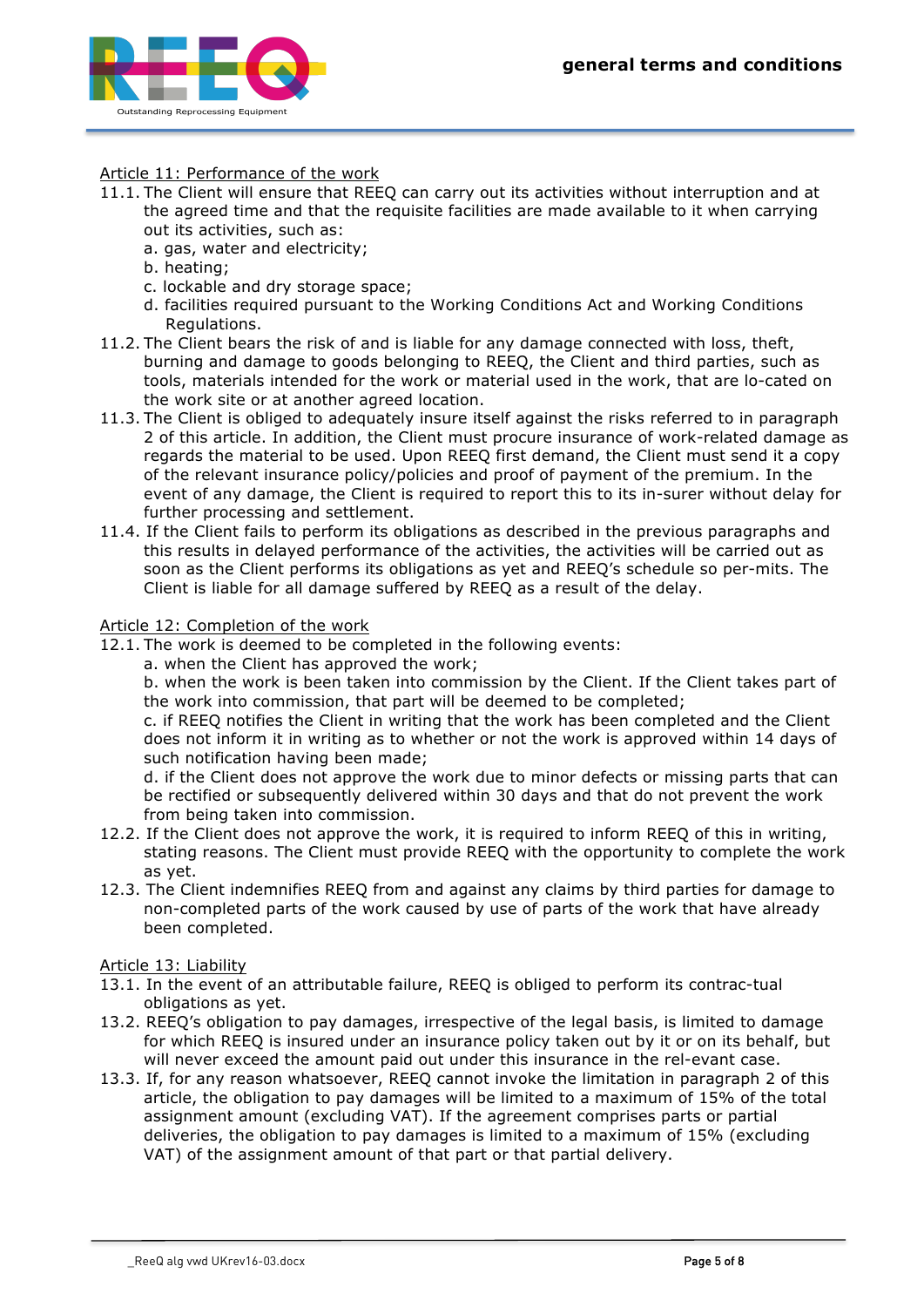

13.4. The following does not qualify for compensation:

a. consequential loss, including business interruption loss, production loss, loss of profit, transport costs and travel and accommodation expenses. The Client may insure itself against this damage if possible;

b. damage to goods in or under its care, custody or control. Such damage includes damage caused as a result of or during the performance of the work to goods on which work is being performed or to goods situated in the vicinity of the work site. The Client may insure itself against such damage if it so desires;

c. damage caused by the intent or wilful recklessness of agents or non-management employees of REEQ.

- 13.5. REEQ is not liable for damage to material provided by or on behalf of the Client where that damage is the result of improper processing.
- 13.6. The Client indemnifies REEQ from and against all claims by third parties on ac-count of product liability as a result of a defect in a product supplied by the Client to a third party and that consisted, entirely or partially, of products and/or materials supplied by REEQ. The Client is obliged to compensate all damage suffered by REEQ in this respect, including the full costs of defence.

## Article 14: Warranty and other claims

- 14.1. The warranty conditions are listed in the product specific warranty documents. If there is no specific warranty document for a product, REEQ warrants the proper execution of the agreed performance for a period of six months after delivery/completion. In the event that a different warranty period is agreed, the other paragraphs of this article are also applicable.
- 14.2. If the agreed performance was not properly executed, REEQ will decide wheth-er to properly execute it as yet or to credit the Client for a proportionate part of the in-voice amount. If REEQ chooses to properly execute the performance as yet, it will determine the manner and time of execution itself. If the agreed performance con-sisted (entirely or partially) of the processing of material provided by the Client, the Cli-ent must provide new material at its own risk and expense.
- 14.3. Parts or materials that are repaired or replaced by REEQ must be sent to REEQ by the Client.
- 14.4. The Client bears the expense of:
	- a. all costs of transport or dispatch;
	- b. costs of disassembly and assembly;
	- c. travel and accommodation expenses.
- 14.5. The Client must in all cases offer REEQ the opportunity to remedy any defect or to perform the processing again.
- 14.6. The Client may only invoke the warranty once it has satisfied all its obligations to REEQ.
- 14.7. a. No warranty is given if the defects result from:
	- normal wear and tear;
	- improper use;
	- lack of maintenance or improper maintenance;
	- installation, fitting, modification or repair by the Client or third parties;
	- defects in or unsuitability of goods originating from, or prescribed by, the Client;
	- b. No warranty is given in respect of:
	- goods supplied that were not new at the time of delivery;
	- the inspection and repair of goods of the Client;
	- parts for which a manufacturer's warranty has been provided.
- 14.8. The provisions of paragraphs 2 to 7 of this article apply mutatis mutandis to any claims by the Client based on breach of contract, non-conformity or on any other basis whatsoever.
- 14.9. The Client cannot assign any rights under this article.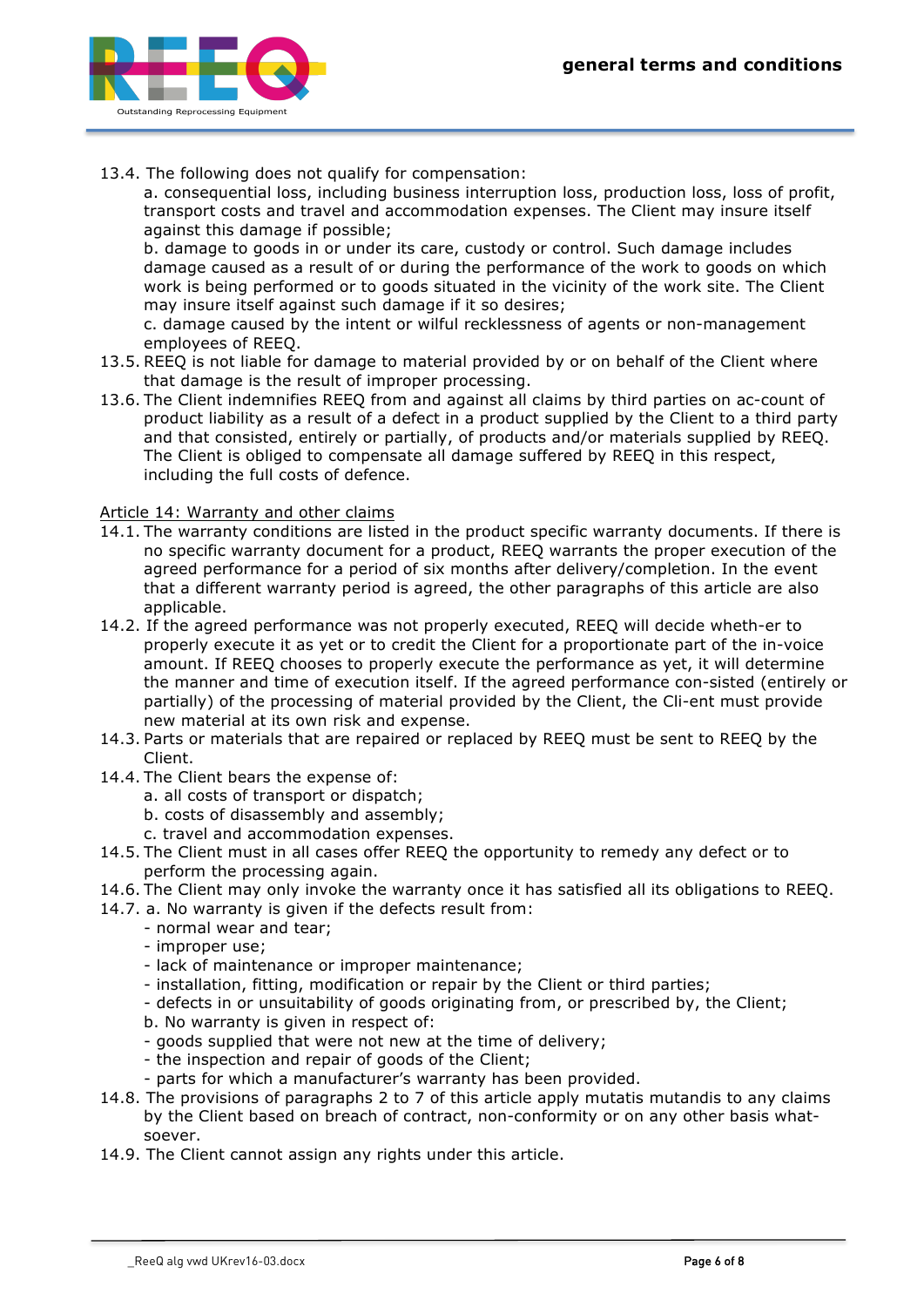

## Article 15: Obligation to complain

- 15.1. The Client can no longer invoke a defect in performance if it does not make a written complaint to REEQ in respect thereof within fourteen days of the date it discovered, or should reasonably have discovered, the defect.
- 15.2. On pain of forfeiture of all rights, the Client must submit complaints regarding the amount invoiced to REEQ in writing within the payment deadline. If the payment deadline is longer than thirty days, the Client must complain no later than thirty days after the date of the invoice.

#### Article 16: Failure to take delivery of goods

- 16.1. Upon expiry of the delivery period and/or performance period, the Client is obliged to take delivery of the good or goods forming the subject of the agreement.
- 16.2. The Client must lend all cooperation that can be reasonably expected from it to enable REEQ to make the delivery.
- 16.3. If the Client does not take delivery of goods, such goods will be stored at the risk and expense of the Client.
- 16.4. Upon breach of the provisions in paragraphs 1 and/or 2 of this article, the Client will owe REEQ a penalty of  $\epsilon$  250 per day, to a maximum of  $\epsilon$  25,000. This penalty may be claimed in addition to damages pursuant to the law.

#### Article 17: Payment

- 17.1. Payment will be made at REEQ's place of establishment or to an account to be designated by REEQ.
- 17.2. Unless agreed otherwise, payment will be made as follows: 50% of the total price upon assignment; 40% of the total price after supply of the material or, if delivery of the material is not included in the assignment, after commencement of the work; 10% of the total price upon completion;
- 17.3. If the Client fails to comply with its payment obligation, instead of paying the sum of money agreed it will be obliged to comply with a request by REEQ for payment in kind.
- 17.4. The right of the Client to set off or suspend amounts it is owed by REEQ, save in the event of REEQ's bankruptcy or if statutory debt rescheduling applies to REEQ.
- 17.5. Irrespective of whether REEQ has fully executed the agreed performance, eve-rything that is or will be owed to it by the Client under the agreement is immediately due and payable if:
	- a. deadline for payment has been exceeded;
	- b. an application has been made for the Client's bankruptcy or suspension of pay-ments;
	- c. attachment is levied on the Client's goods or claims;
	- d. the Client (a company) is dissolved or wound up.
	- e. the Client (a natural person) requests to be admitted to statutory debt reschedul-ing, is placed under guardianship or dies.
- 17.6 If payment is not made within the agreed payment deadline, the Client will immediately owe interest to REEQ. The interest rate is 12% per annum, but is equal to the statutory interest rate if the latter rate is higher. When calculating interest, part of a month is regarded as a whole month.
- 17.7 REEQ is authorised to set off its debts to the Client with amounts owed by the Client to companies affiliated with REEQ. In addition, REEQ is author-ised to set off amounts owed to it by the Client with debts to the Client of companies affiliated with REEQ. Further, REEQ is authorised to set off its debts to the Client with amounts owed to REEQ by companies affiliated with the Client. Affiliated companies are understood to mean the companies belonging to the same group, within the meaning of Article 2:24b Dutch Civil Code, and participating interests within the meaning of Article 2:24c Dutch Civil Code.